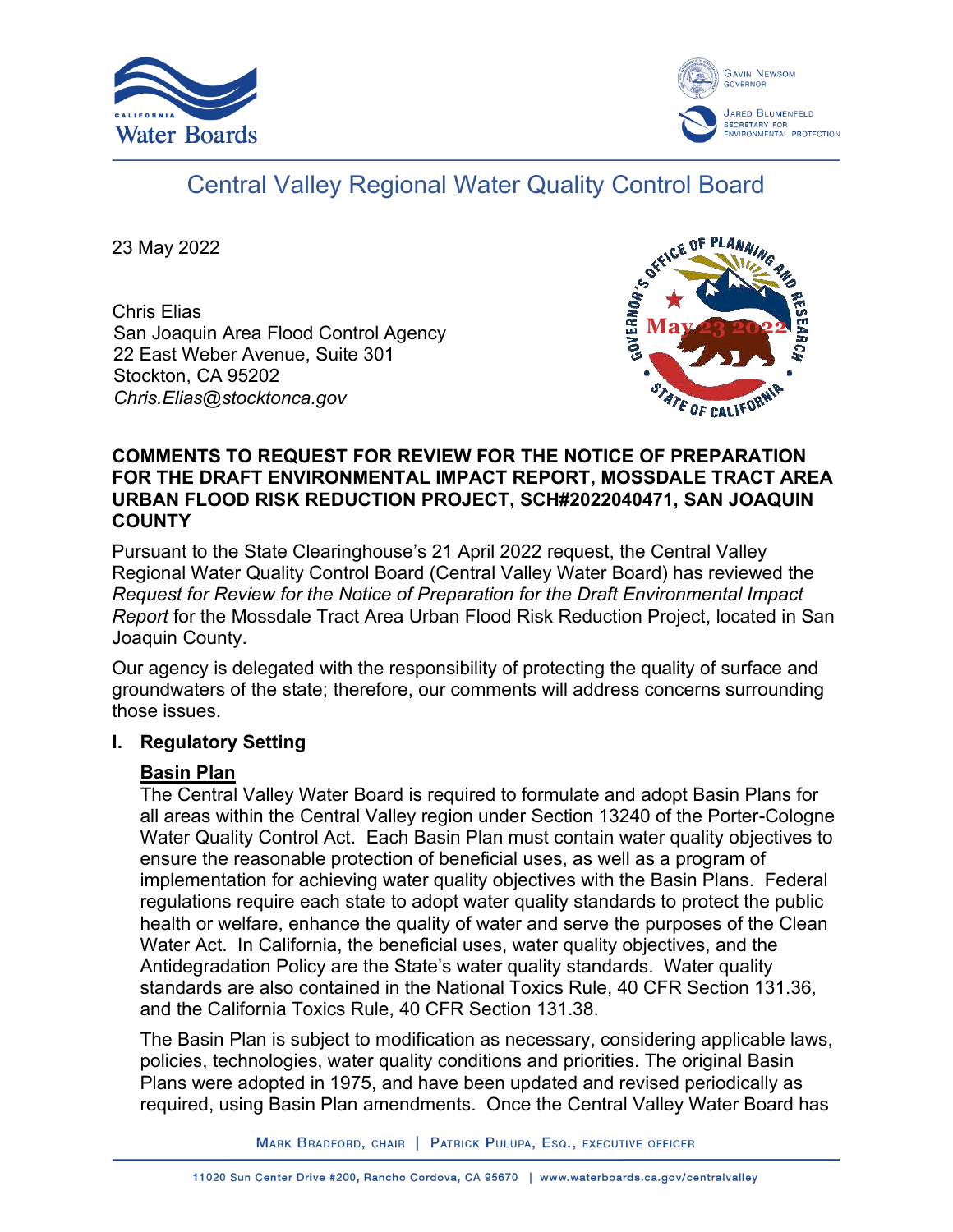adopted a Basin Plan amendment in noticed public hearings, it must be approved by the State Water Resources Control Board (State Water Board), Office of Administrative Law (OAL) and in some cases, the United States Environmental Protection Agency (USEPA). Basin Plan amendments only become effective after they have been approved by the OAL and in some cases, the USEPA. Every three (3) years, a review of the Basin Plan is completed that assesses the appropriateness of existing standards and evaluates and prioritizes Basin Planning issues. For more information on the *Water Quality Control Plan for the Sacramento and San Joaquin River Basins*, please visit our website:

[http://www.waterboards.ca.gov/centralvalley/water\\_issues/basin\\_plans/](http://www.waterboards.ca.gov/centralvalley/water_issues/basin_plans/)

#### **Antidegradation Considerations**

All wastewater discharges must comply with the Antidegradation Policy (State Water Board Resolution 68-16) and the Antidegradation Implementation Policy contained in the Basin Plan. The Antidegradation Implementation Policy is available on page 74 at:

https://www.waterboards.ca.gov/centralvalley/water\_issues/basin\_plans/sacsjr\_2018 05.pdf

In part it states:

*Any discharge of waste to high quality waters must apply best practicable treatment or control not only to prevent a condition of pollution or nuisance from occurring, but also to maintain the highest water quality possible consistent with the maximum benefit to the people of the State.*

*This information must be presented as an analysis of the impacts and potential impacts of the discharge on water quality, as measured by background concentrations and applicable water quality objectives.*

The antidegradation analysis is a mandatory element in the National Pollutant Discharge Elimination System and land discharge Waste Discharge Requirements (WDRs) permitting processes. The environmental review document should evaluate potential impacts to both surface and groundwater quality.

#### **II. Permitting Requirements**

#### **Construction Storm Water General Permit**

Dischargers whose project disturb one or more acres of soil or where projects disturb less than one acre but are part of a larger common plan of development that in total disturbs one or more acres, are required to obtain coverage under the General Permit for Storm Water Discharges Associated with Construction and Land Disturbance Activities (Construction General Permit), Construction General Permit Order No. 2009-0009-DWQ. Construction activity subject to this permit includes clearing, grading, grubbing, disturbances to the ground, such as stockpiling, or excavation, but does not include regular maintenance activities performed to restore the original line, grade, or capacity of the facility. The Construction General Permit requires the development and implementation of a Storm Water Pollution Prevention Plan (SWPPP). For more information on the Construction General Permit, visit the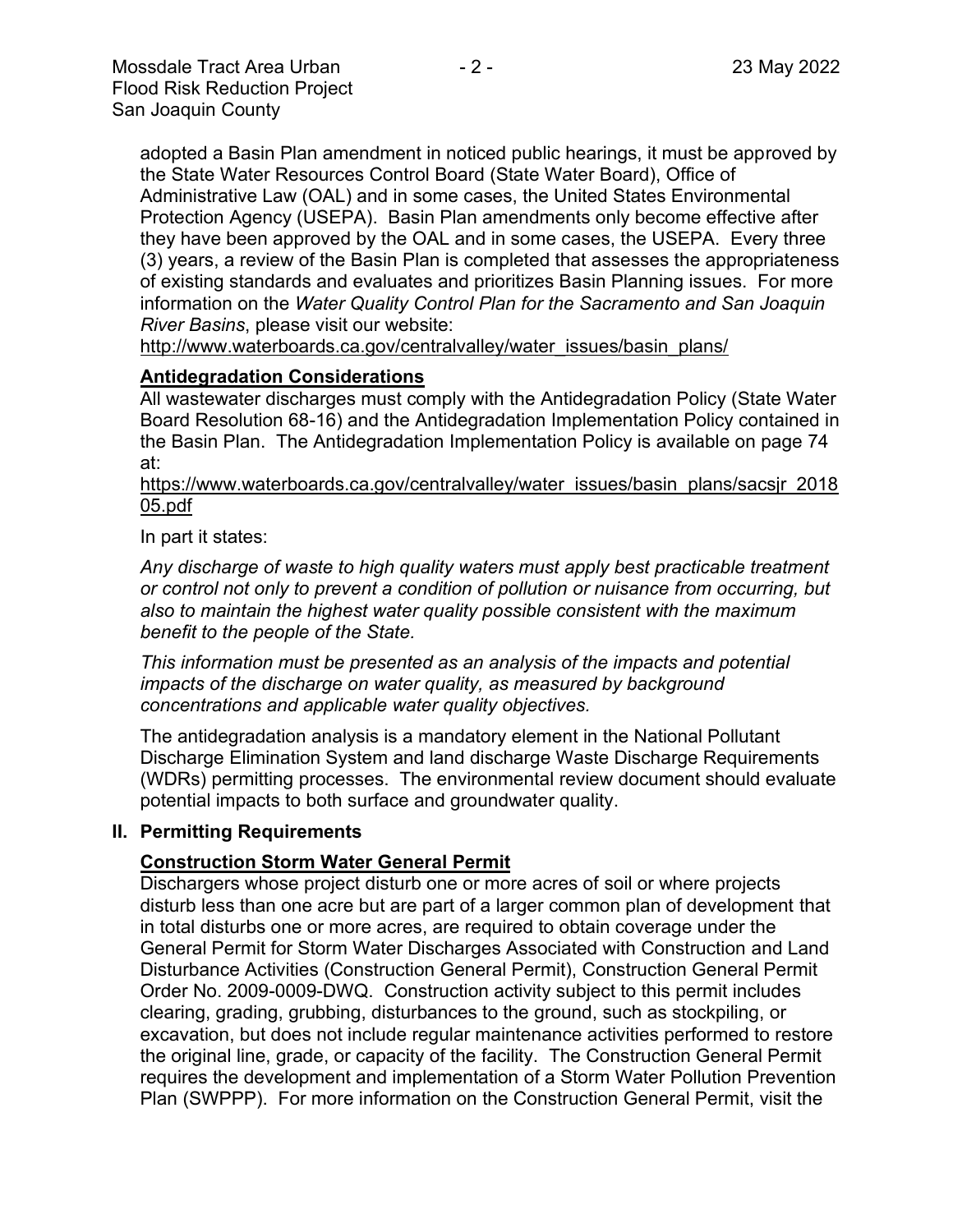State Water Resources Control Board website at:

#### [http://www.waterboards.ca.gov/water\\_issues/programs/stormwater/constpermits.sht](http://www.waterboards.ca.gov/water_issues/programs/stormwater/constpermits.shtml) [ml](http://www.waterboards.ca.gov/water_issues/programs/stormwater/constpermits.shtml)

## **Phase I and II Municipal Separate Storm Sewer System (MS4) Permits<sup>1</sup>**

The Phase I and II MS4 permits require the Permittees reduce pollutants and runoff flows from new development and redevelopment using Best Management Practices (BMPs) to the maximum extent practicable (MEP). MS4 Permittees have their own development standards, also known as Low Impact Development (LID)/postconstruction standards that include a hydromodification component. The MS4 permits also require specific design concepts for LID/post-construction BMPs in the early stages of a project during the entitlement and CEQA process and the development plan review process.

For more information on which Phase I MS4 Permit this project applies to, visit the Central Valley Water Board website at:

http://www.waterboards.ca.gov/centralvalley/water\_issues/storm\_water/municipal\_p ermits/

For more information on the Phase II MS4 permit and who it applies to, visit the State Water Resources Control Board at:

http://www.waterboards.ca.gov/water\_issues/programs/stormwater/phase\_ii\_munici pal.shtml

#### **Industrial Storm Water General Permit**

Storm water discharges associated with industrial sites must comply with the regulations contained in the Industrial Storm Water General Permit Order No. 2014- 0057-DWQ. For more information on the Industrial Storm Water General Permit, visit the Central Valley Water Board website at:

http://www.waterboards.ca.gov/centralvalley/water\_issues/storm\_water/industrial\_ge neral\_permits/index.shtml

#### **Clean Water Act Section 404 Permit**

If the project will involve the discharge of dredged or fill material in navigable waters or wetlands, a permit pursuant to Section 404 of the Clean Water Act may be needed from the United States Army Corps of Engineers (USACE). If a Section 404 permit is required by the USACE, the Central Valley Water Board will review the permit application to ensure that discharge will not violate water quality standards. If the project requires surface water drainage realignment, the applicant is advised to contact the Department of Fish and Game for information on Streambed Alteration Permit requirements. If you have any questions regarding the Clean Water Act

<sup>&</sup>lt;sup>1</sup> Municipal Permits = The Phase I Municipal Separate Storm Water System (MS4) Permit covers medium sized Municipalities (serving between 100,000 and 250,000 people) and large sized municipalities (serving over 250,000 people). The Phase II MS4 provides coverage for small municipalities, including non-traditional Small MS4s, which include military bases, public campuses, prisons and hospitals.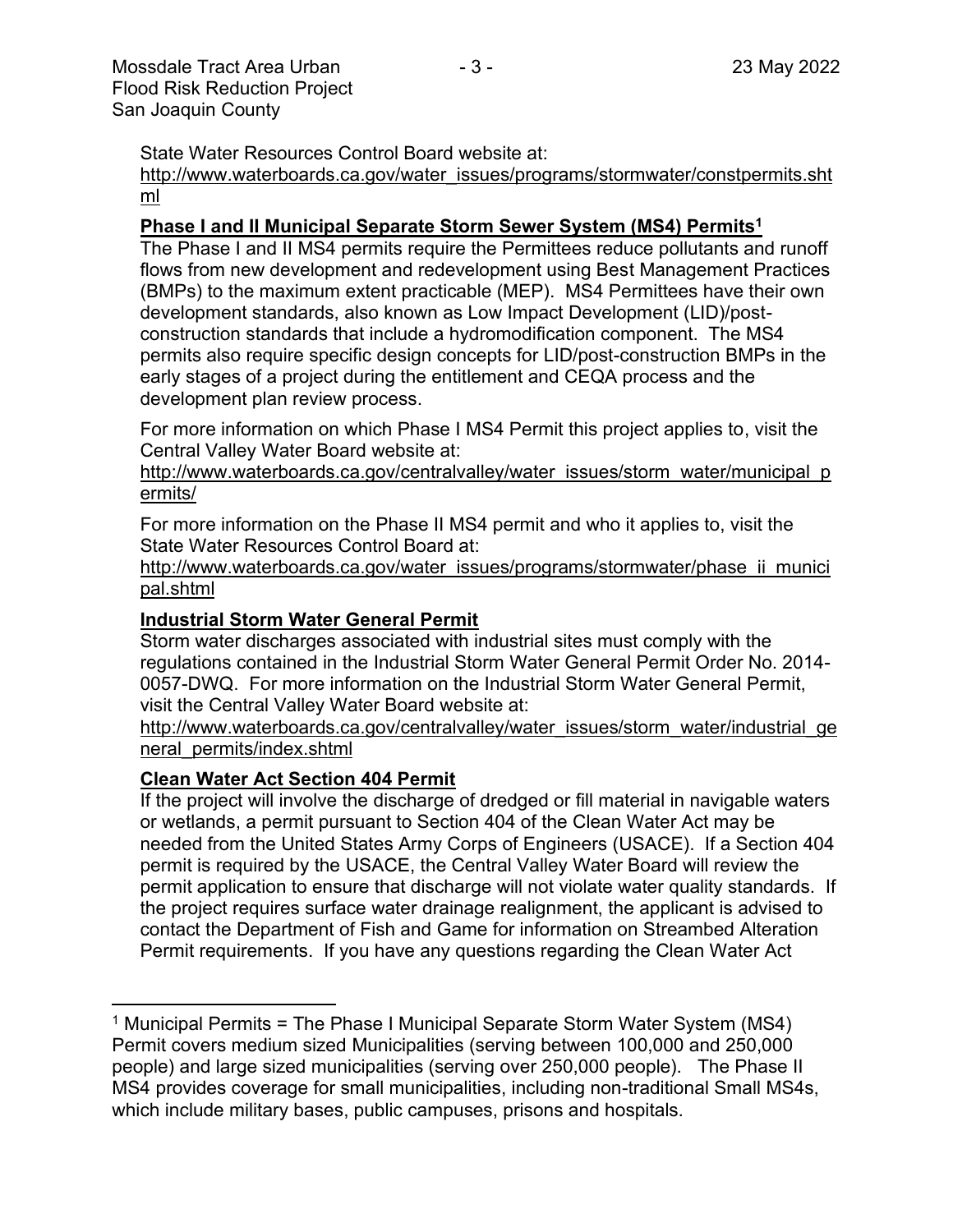Section 404 permits, please contact the Regulatory Division of the Sacramento District of USACE at (916) 557-5250.

## **Clean Water Act Section 401 Permit – Water Quality Certification**

If an USACE permit (e.g., Non-Reporting Nationwide Permit, Nationwide Permit, Letter of Permission, Individual Permit, Regional General Permit, Programmatic General Permit), or any other federal permit (e.g., Section 10 of the Rivers and Harbors Act or Section 9 from the United States Coast Guard), is required for this project due to the disturbance of waters of the United States (such as streams and wetlands), then a Water Quality Certification must be obtained from the Central Valley Water Board prior to initiation of project activities. There are no waivers for 401 Water Quality Certifications. For more information on the Water Quality Certification, visit the Central Valley Water Board website at:

https://www.waterboards.ca.gov/centralvalley/water\_issues/water\_quality\_certificatio n/

## **Waste Discharge Requirements – Discharges to Waters of the State**

If USACE determines that only non-jurisdictional waters of the State (i.e., "nonfederal" waters of the State) are present in the proposed project area, the proposed project may require a Waste Discharge Requirement (WDR) permit to be issued by Central Valley Water Board. Under the California Porter-Cologne Water Quality Control Act, discharges to all waters of the State, including all wetlands and other waters of the State including, but not limited to, isolated wetlands, are subject to State regulation. For more information on the Waste Discharges to Surface Water NPDES Program and WDR processes, visit the Central Valley Water Board website at:https://www.waterboards.ca.gov/centralvalley/water\_issues/waste\_to\_surface\_wat er/

Projects involving excavation or fill activities impacting less than 0.2 acre or 400 linear feet of non-jurisdictional waters of the state and projects involving dredging activities impacting less than 50 cubic yards of non-jurisdictional waters of the state may be eligible for coverage under the State Water Resources Control Board Water Quality Order No. 2004-0004-DWQ (General Order 2004-0004). For more information on the General Order 2004-0004, visit the State Water Resources Control Board website at:

https://www.waterboards.ca.gov/board\_decisions/adopted\_orders/water\_quality/200 4/wqo/wqo2004-0004.pdf

## **Dewatering Permit**

If the proposed project includes construction or groundwater dewatering to be discharged to land, the proponent may apply for coverage under State Water Board General Water Quality Order (Low Threat General Order) 2003-0003 or the Central Valley Water Board's Waiver of Report of Waste Discharge and Waste Discharge Requirements (Low Threat Waiver) R5-2018-0085. Small temporary construction dewatering projects are projects that discharge groundwater to land from excavation activities or dewatering of underground utility vaults. Dischargers seeking coverage